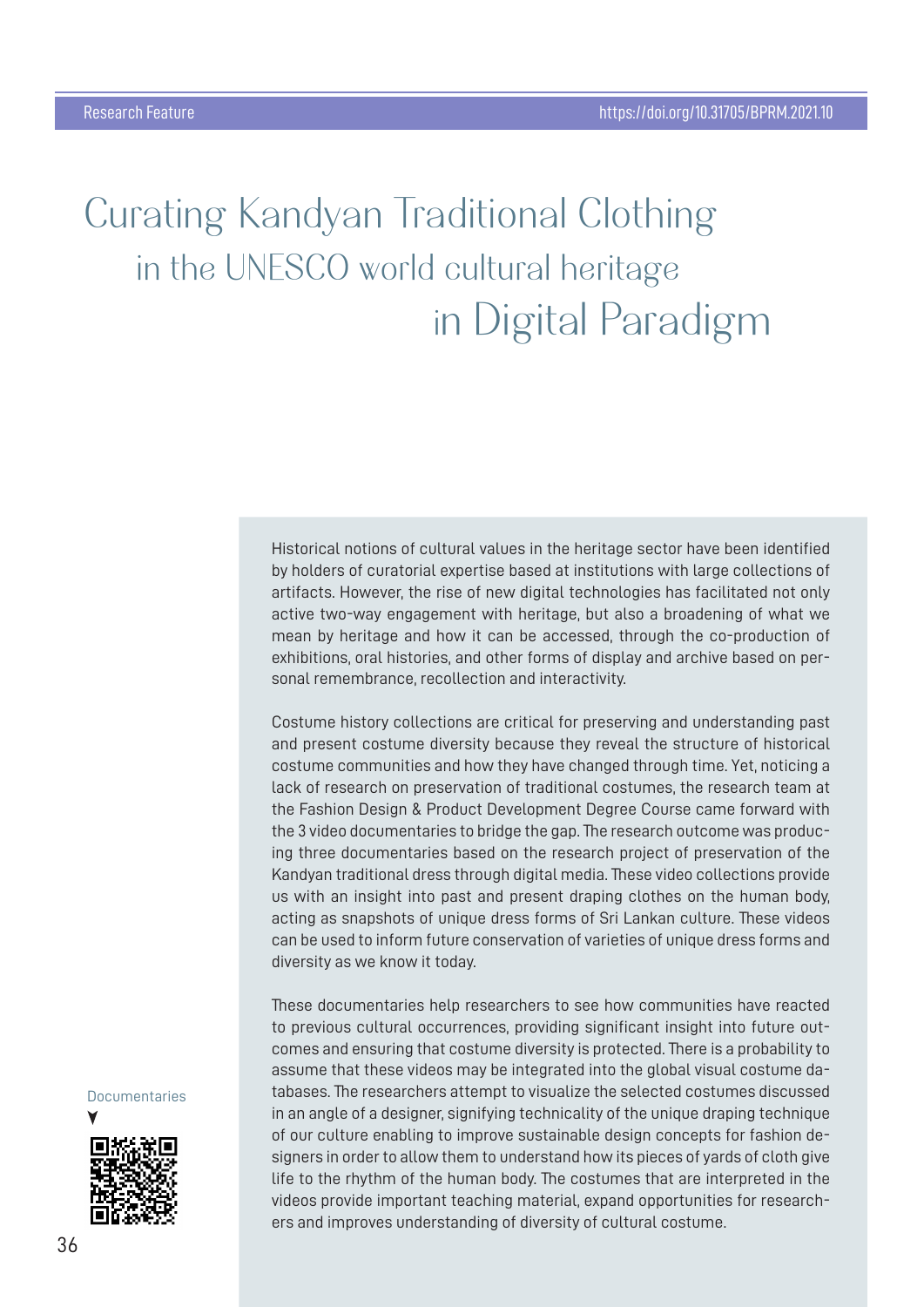

Figure 1. Cover pages of Video Documentary 1 : Fashion practice

FASHION PRACTICE Space and Drape in Tradition FASHION PRACTICE: Uncovering a long heritage of a fashion practice, 2 hrs and 28 minutes. Fashion practice presents especially the WES COSTUME and how the body's spaces encompass rhythmic draping technique and make dramatic dress form has never been discussed in an angle of a designer, however its pieces of cloth give life to rhythm.

#### Recording the past

Kandyan dress has been up to now preserved and carried ahead by traditional Kandyan elites as well as the dancers and drummers of the commoners or lower service castes who were bound for the traditional professions under the feudal system that ended with the colonial rule. The changing socio-economic forces in the country bring about the rapid disappearance of these caste-based professions and this transformation affects the prevalence of traditional families and rajakarya system [1] (compulsory service and a duty to the King based on feudal tenure system) that transmit the Kandyan traditional dress from generation to generation.

Since the introduction of the open market economic system to the country in the 1970s this situation has aggravated and the descendants of these people and families do not adhere to their traditions any more. On the contrary, some dress forms have now been either shortened or filled with innovations since the traditional forms have wholly disappeared, there are no any initiatives for conservation of traditional clothing from both museum and visual documentation intervention in the country [2]. The need for conservation of this traditional dress form in video format is necessary for future generations of the country to witness the current tradition faced with the risk of extinction.

In this context, preservation of traditional Kandyan dress has to be undertaken very soon as the present generation is undoubtedly the last generation of practitioners. The need for preservation of this traditional dress in video format is necessary for future generations and its visual exploration is very much critical before the tradition and contexts fade away along with the immense treasure of the cultural heritage. This type of video documentation can be considered as a practice of visual ethnography to construct understanding of the world based on visuals, processes and experiences rather than on abstract knowledge thought induced or language-based [3]. As highlighted by Kalay[4] preservation of cultural heritage through video documentation is a 'new approach for the pedagogical attributes in documentation and management, representation techniques, dissemination of knowledge and awareness generation' In this study these attributes are tested and accomplished through gaining an understanding of the problems and concerns associated with planning and conducting such an ethnographic video documentation as this hands-on approach always creates unpredictable conditions and situations.

### The notion of the research: Ethnographic Video Method

The strategies of collecting, sorting, categorizing, analyzing, retrieving and presenting information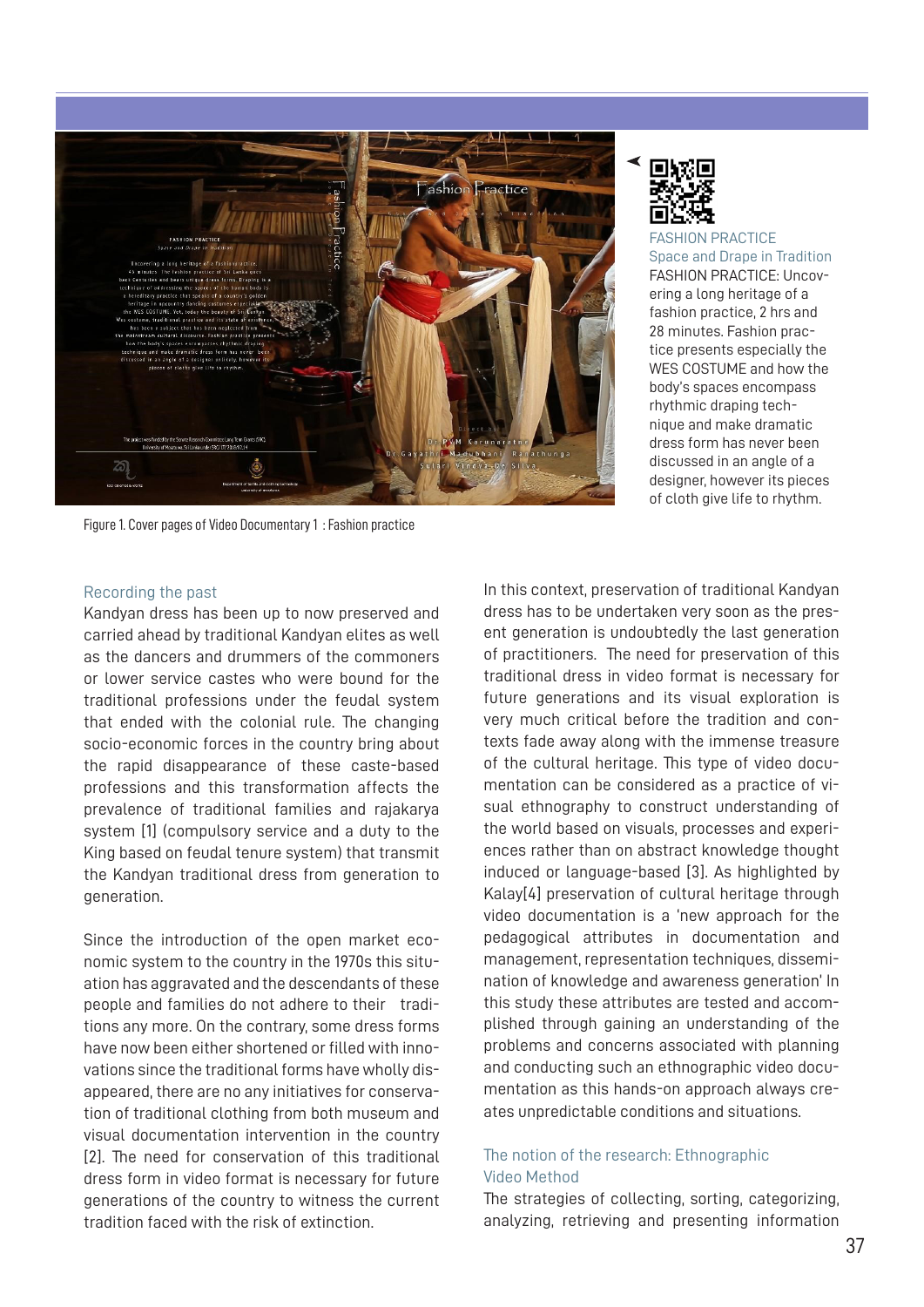### Research Feature



Figure 2. Cover pages of Video Documentary 2 : Dignified bodies



Figure 3. Cover pages of Video Documentary 3 : Ceremonial bodies

DIGNIFIED BODIES Extravagant Volume and Wrapping Techniques in Kandyan Elite Costume DIGNIFIED BODIES: brings to light at a heritage of the incomparable beauty of the country's upper class dressing up style, 2 hrs and 28 minutes. DIGNIFIED BOD-IES cast the system of elite dressing styles and admit its dress forms and etiquettes are subjected to established social stratification, yet to preserve cultural heritage. This is an attempt to preserve the dress tradition of Sri Lanka which continues to this day.



CEREMONIAL BODIES Cloth Wrapping and Draping systems in Tradition CEREMONIAL BODIES: cast insights of social contribution of artisans and officials who served in the Temple of the Tooth Relic where the prerogative powers, and obligation visible through a distinct form of official costumes which prevails hereditary during feudal system in Kandyan era 2 hrs and 28.

through ethnographic video methods are very much complex. The whole process of the research cannot be undertaken by a single person. It is time consuming and expensive more than any other content medium or method, but it is often the most effective. The cost however depends on the type of video, the location, subject to be video graphed, production crew, equipment, post production etc. This method always requires complex technology and expert crew to produce artistic and archival video documentation. Final outcome, the rendered work of a video documentary should be in an artifact form to create a lasting presence of cultural heritage for what would otherwise be ephemeral. It will become central in visual cultures' investigation of memory and history. Through this study, the video archives will conserve records of the full process and the paraphernalia involved in the Kandyan traditional dress forms such as accompanying rituals, accessories and decor used and the process of making and wearing the dress. It then becomes a mode of a portrayal of people's lives in a historical perspective to preserve facts and artifacts of a cultural heritage. This is a